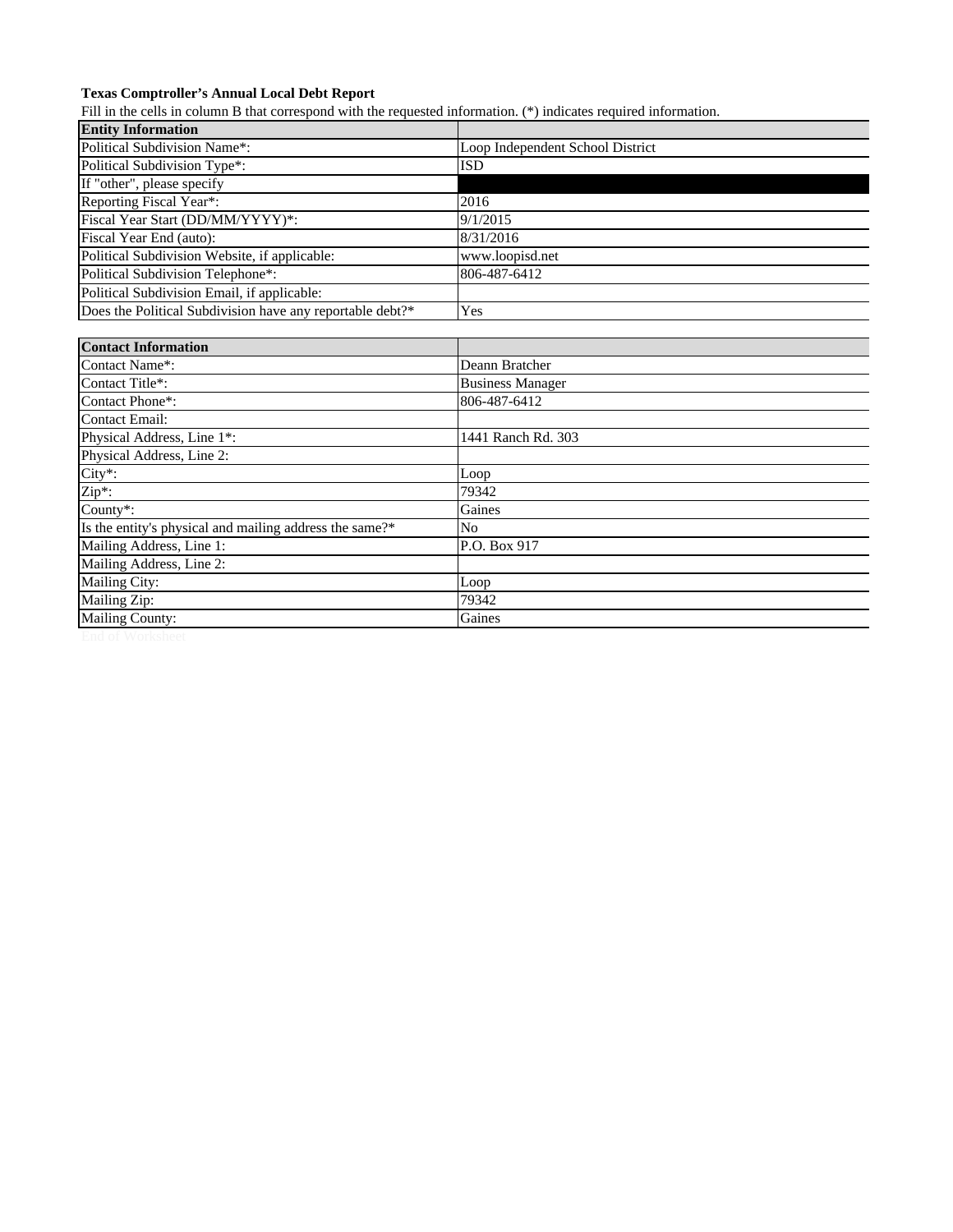| <b>Texas Comptroller's Annual Local Debt Report</b> |                                  |
|-----------------------------------------------------|----------------------------------|
| <b>Entity Information (Auto)</b>                    |                                  |
| Political Subdivision Name:                         | Loop Independent School District |
| Reporting Fiscal Year:                              | 2016                             |

Directions: Beginning with the own images allow the column healings, list each of the political subdivisions infividual deb obligations hange with the information for each being one of the political subdivision is to polit

| Individual Debt Obligations (click column titles for more information |                                                                                                                 |                   |                |                                                                                                                                                                                                                                                                                                                                                        |     |             |                             |                               |                                                                                                                                                   |                                                                                                                                                                                          |          |     |          |          |             |                  |                                                                                                                                                                                         |
|-----------------------------------------------------------------------|-----------------------------------------------------------------------------------------------------------------|-------------------|----------------|--------------------------------------------------------------------------------------------------------------------------------------------------------------------------------------------------------------------------------------------------------------------------------------------------------------------------------------------------------|-----|-------------|-----------------------------|-------------------------------|---------------------------------------------------------------------------------------------------------------------------------------------------|------------------------------------------------------------------------------------------------------------------------------------------------------------------------------------------|----------|-----|----------|----------|-------------|------------------|-----------------------------------------------------------------------------------------------------------------------------------------------------------------------------------------|
| Outstanding debt obligation*                                          | If debt is conduit or<br>component debt, enter related Principal issued* Principal outstanding*<br>entity name: |                   |                | Combined principal and interest $\begin{bmatrix} \text{train matrix} \\ \text{final matrix} \end{bmatrix}$<br>Its the debt secured in Total proceeds required to pay each outstanding<br>$\begin{bmatrix} \text{data}^+ \\ \text{data}^+ \end{bmatrix}$<br>$\begin{bmatrix} \text{test}^+ \\ \text{any way by ad valorem} \end{bmatrix}$ received<br>* |     |             | Proceeds spent <sup>®</sup> | <b>Proceeds</b><br>$unspent*$ | Official stated purpose for which<br>the debt obligation was<br>authorized*                                                                       | Is the debt obligation<br>rated by any nationally $\begin{array}{ l } \text{Mody's} & \text{S\&P} \\ \text{recompized credit rating} & \text{Mody's} \\ \text{organization?}\end{array}$ |          |     | Fitch    | Kroll    | applicable) | repayment source | Other rating<br>Optional: Explanation of<br>optional: Comments or<br>dditional information per<br>of<br>additional information per<br>of<br>$\frac{1}{2}$<br>individual debt obligation |
| Unlimited Tax School Building Bonds-Series 2012                       |                                                                                                                 | 3,599,888 S<br>s. | 2,105,000 \$   | 2,231,150 2/15/2022                                                                                                                                                                                                                                                                                                                                    | Yes | 3,599,888 S | 3,599,888 \$                |                               | construction, renovation, and<br>equipment of school buildings; and $$\,{\rm Yes}$$ paying the costs associated with the<br>issuance of the Bonds |                                                                                                                                                                                          | (select) | AAA | (select) | (select) |             |                  |                                                                                                                                                                                         |
|                                                                       |                                                                                                                 |                   |                |                                                                                                                                                                                                                                                                                                                                                        |     |             |                             |                               |                                                                                                                                                   |                                                                                                                                                                                          |          |     |          |          |             |                  |                                                                                                                                                                                         |
|                                                                       |                                                                                                                 |                   |                |                                                                                                                                                                                                                                                                                                                                                        |     |             |                             |                               |                                                                                                                                                   |                                                                                                                                                                                          |          |     |          |          |             |                  |                                                                                                                                                                                         |
|                                                                       |                                                                                                                 |                   |                |                                                                                                                                                                                                                                                                                                                                                        |     |             |                             |                               |                                                                                                                                                   |                                                                                                                                                                                          |          |     |          |          |             |                  |                                                                                                                                                                                         |
|                                                                       |                                                                                                                 |                   |                |                                                                                                                                                                                                                                                                                                                                                        |     |             |                             |                               |                                                                                                                                                   |                                                                                                                                                                                          |          |     |          |          |             |                  |                                                                                                                                                                                         |
|                                                                       |                                                                                                                 |                   | $-1s$          |                                                                                                                                                                                                                                                                                                                                                        |     |             |                             | 1s.                           |                                                                                                                                                   |                                                                                                                                                                                          |          |     |          |          |             |                  |                                                                                                                                                                                         |
|                                                                       |                                                                                                                 |                   | $-1s$          |                                                                                                                                                                                                                                                                                                                                                        |     |             |                             | I۹                            |                                                                                                                                                   |                                                                                                                                                                                          |          |     |          |          |             |                  |                                                                                                                                                                                         |
|                                                                       |                                                                                                                 |                   | $-1s$<br>$-1s$ |                                                                                                                                                                                                                                                                                                                                                        |     |             |                             | ١¢<br>$\sim$                  |                                                                                                                                                   |                                                                                                                                                                                          |          |     |          |          |             |                  |                                                                                                                                                                                         |
|                                                                       |                                                                                                                 |                   | $-1s$          | $-1S$                                                                                                                                                                                                                                                                                                                                                  |     |             | $-1s$                       | $\sim$                        |                                                                                                                                                   |                                                                                                                                                                                          |          |     |          |          |             |                  |                                                                                                                                                                                         |
|                                                                       |                                                                                                                 |                   | $-1s$          | $-1s$                                                                                                                                                                                                                                                                                                                                                  |     | $-18$       |                             | 1s.                           |                                                                                                                                                   |                                                                                                                                                                                          |          |     |          |          |             |                  |                                                                                                                                                                                         |
|                                                                       |                                                                                                                 |                   | $-1s$          | $-1S$                                                                                                                                                                                                                                                                                                                                                  |     |             |                             | ١¢                            |                                                                                                                                                   |                                                                                                                                                                                          |          |     |          |          |             |                  |                                                                                                                                                                                         |
|                                                                       |                                                                                                                 |                   | - I s          |                                                                                                                                                                                                                                                                                                                                                        |     |             |                             | ١¢                            |                                                                                                                                                   |                                                                                                                                                                                          |          |     |          |          |             |                  |                                                                                                                                                                                         |
|                                                                       |                                                                                                                 |                   | $-1s$          |                                                                                                                                                                                                                                                                                                                                                        |     |             |                             | I۹                            |                                                                                                                                                   |                                                                                                                                                                                          |          |     |          |          |             |                  |                                                                                                                                                                                         |
|                                                                       |                                                                                                                 |                   | $-1s$          |                                                                                                                                                                                                                                                                                                                                                        |     |             |                             | I۹                            |                                                                                                                                                   |                                                                                                                                                                                          |          |     |          |          |             |                  |                                                                                                                                                                                         |
|                                                                       |                                                                                                                 |                   | $-$ S          | $\overline{\phantom{a}}$                                                                                                                                                                                                                                                                                                                               |     |             |                             | $\sim$                        |                                                                                                                                                   |                                                                                                                                                                                          |          |     |          |          |             |                  |                                                                                                                                                                                         |
|                                                                       |                                                                                                                 |                   | $-1S$          | l s                                                                                                                                                                                                                                                                                                                                                    |     |             |                             | $\sim$                        |                                                                                                                                                   |                                                                                                                                                                                          |          |     |          |          |             |                  |                                                                                                                                                                                         |
|                                                                       |                                                                                                                 |                   | $-1s$          | . IS.                                                                                                                                                                                                                                                                                                                                                  |     |             |                             | ΙSΞ                           |                                                                                                                                                   |                                                                                                                                                                                          |          |     |          |          |             |                  |                                                                                                                                                                                         |
|                                                                       |                                                                                                                 |                   | $-$ S          | $-1S$                                                                                                                                                                                                                                                                                                                                                  |     |             |                             | 1s.                           |                                                                                                                                                   |                                                                                                                                                                                          |          |     |          |          |             |                  |                                                                                                                                                                                         |
|                                                                       |                                                                                                                 |                   | $-$ S          | $\overline{1}$                                                                                                                                                                                                                                                                                                                                         |     |             |                             | Ιs                            |                                                                                                                                                   |                                                                                                                                                                                          |          |     |          |          |             |                  |                                                                                                                                                                                         |
|                                                                       |                                                                                                                 |                   | $-1s$          | Ιs                                                                                                                                                                                                                                                                                                                                                     |     |             | $\sim$                      | 1s.                           |                                                                                                                                                   |                                                                                                                                                                                          |          |     |          |          |             |                  |                                                                                                                                                                                         |
|                                                                       |                                                                                                                 |                   | $-1S$          | . I s                                                                                                                                                                                                                                                                                                                                                  |     |             |                             | ١¢                            |                                                                                                                                                   |                                                                                                                                                                                          |          |     |          |          |             |                  |                                                                                                                                                                                         |
|                                                                       |                                                                                                                 |                   | $-1s$          | $-1S$                                                                                                                                                                                                                                                                                                                                                  |     | $-1s$       |                             | 1s.                           |                                                                                                                                                   |                                                                                                                                                                                          |          |     |          |          |             |                  |                                                                                                                                                                                         |
|                                                                       |                                                                                                                 |                   | $-1s$          | ΙSΙ                                                                                                                                                                                                                                                                                                                                                    |     |             |                             | l s                           |                                                                                                                                                   |                                                                                                                                                                                          |          |     |          |          |             |                  |                                                                                                                                                                                         |
|                                                                       |                                                                                                                 |                   | $-1S$          | $\mathbf{S}$                                                                                                                                                                                                                                                                                                                                           |     |             |                             | l s                           |                                                                                                                                                   |                                                                                                                                                                                          |          |     |          |          |             |                  |                                                                                                                                                                                         |
|                                                                       |                                                                                                                 |                   | $-1s$          | - IS-                                                                                                                                                                                                                                                                                                                                                  |     |             |                             | ١s                            |                                                                                                                                                   |                                                                                                                                                                                          |          |     |          |          |             |                  |                                                                                                                                                                                         |
|                                                                       |                                                                                                                 |                   | $-$ S          | $\sim$ S                                                                                                                                                                                                                                                                                                                                               |     |             |                             | l٤                            |                                                                                                                                                   |                                                                                                                                                                                          |          |     |          |          |             |                  |                                                                                                                                                                                         |
|                                                                       |                                                                                                                 |                   | $-1s$          | l s                                                                                                                                                                                                                                                                                                                                                    |     |             |                             | ١¢                            |                                                                                                                                                   |                                                                                                                                                                                          |          |     |          |          |             |                  |                                                                                                                                                                                         |
|                                                                       |                                                                                                                 | $\epsilon$        | $-1S$          | - IS.                                                                                                                                                                                                                                                                                                                                                  |     |             | $\sim$                      | ١¢                            |                                                                                                                                                   |                                                                                                                                                                                          |          |     |          |          |             |                  |                                                                                                                                                                                         |
|                                                                       |                                                                                                                 | $\epsilon$        | $-1s$          | $-1s$                                                                                                                                                                                                                                                                                                                                                  |     | $-1S$       |                             | $-15$                         |                                                                                                                                                   |                                                                                                                                                                                          |          |     |          |          |             |                  |                                                                                                                                                                                         |
|                                                                       |                                                                                                                 |                   | $-1s$          | - IS                                                                                                                                                                                                                                                                                                                                                   |     |             |                             | l s                           |                                                                                                                                                   |                                                                                                                                                                                          |          |     |          |          |             |                  |                                                                                                                                                                                         |
|                                                                       |                                                                                                                 |                   |                |                                                                                                                                                                                                                                                                                                                                                        |     |             |                             |                               |                                                                                                                                                   |                                                                                                                                                                                          |          |     |          |          |             |                  |                                                                                                                                                                                         |